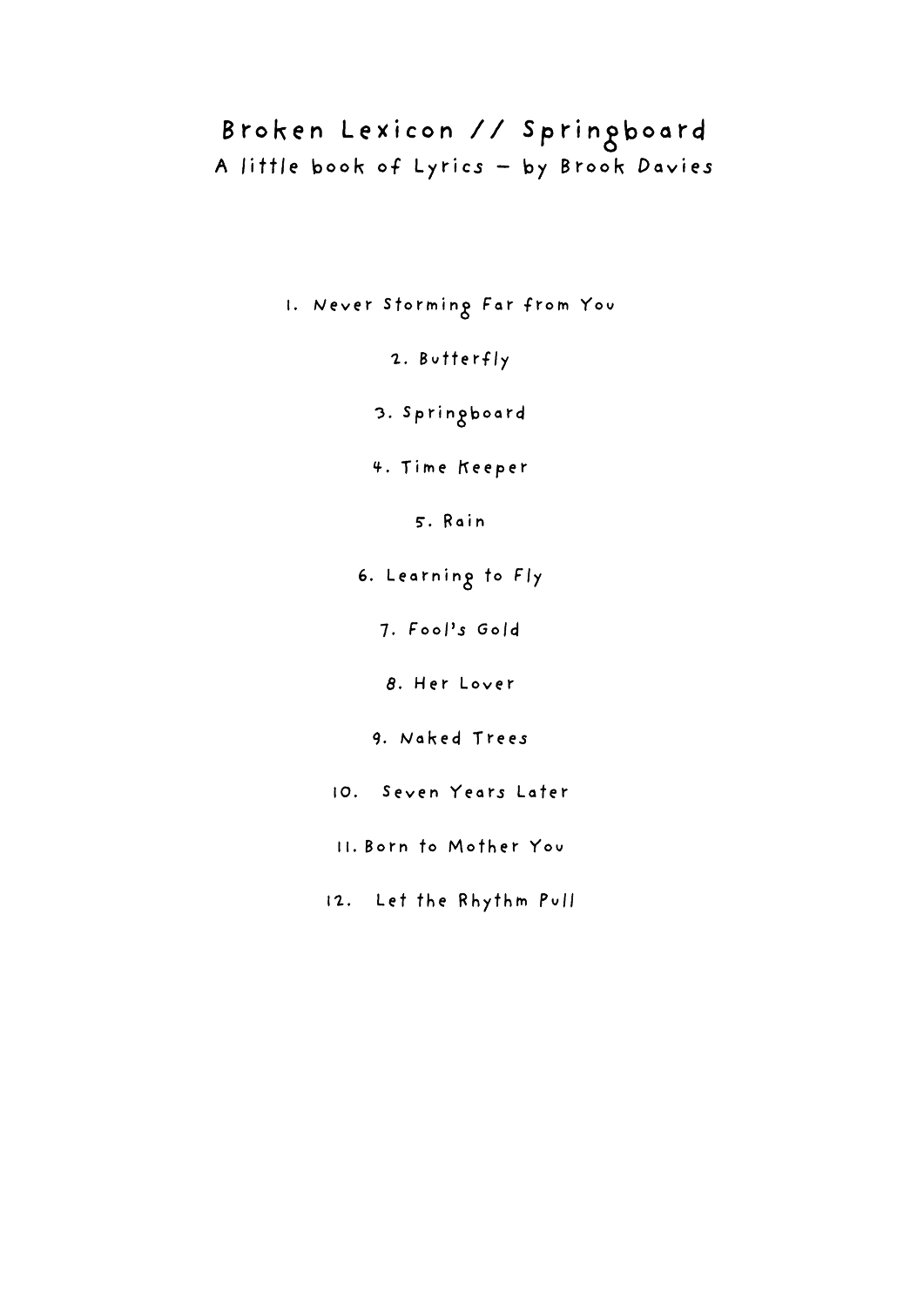## 1. Never Storming Far from You ~ 2014

Peering, through the rays of time. See us in my mind. See us as we're aging. Though the surface starts to fold, we're richer than we're told. The, depths of you I love.

I will wake beside your morning breath. I will dance like a goon for you my Dear. When I storm out the door, you know it's not the end because I'm never storming far from you my Love.

Your feet send roots into the ground. You knew that you had found, your love the day you found me. Never, shaken from your stance. You offered me your hands And you let me sing my heart.

I will wake beside your morning breath. I will dance like a goon for you my Dear. When I storm out the door, you know it's not the end because I'm never storming far from you my Love.

I'm not the easiest mind I know. Opinions overflow. And you cannot contain me. But we always seemed to muddle through, and this is how I knew You were the one for me my Love.

I will wake beside your morning breath. I will dance like a goon for you my Dear. When I storm out the door, you know it's not the end because I'm never storming far from you.

I will wake beside your morning breath. I will dance like a goon for you my Dear. When I storm out the door, you know it's not the end because I'm never storming far from you my Love.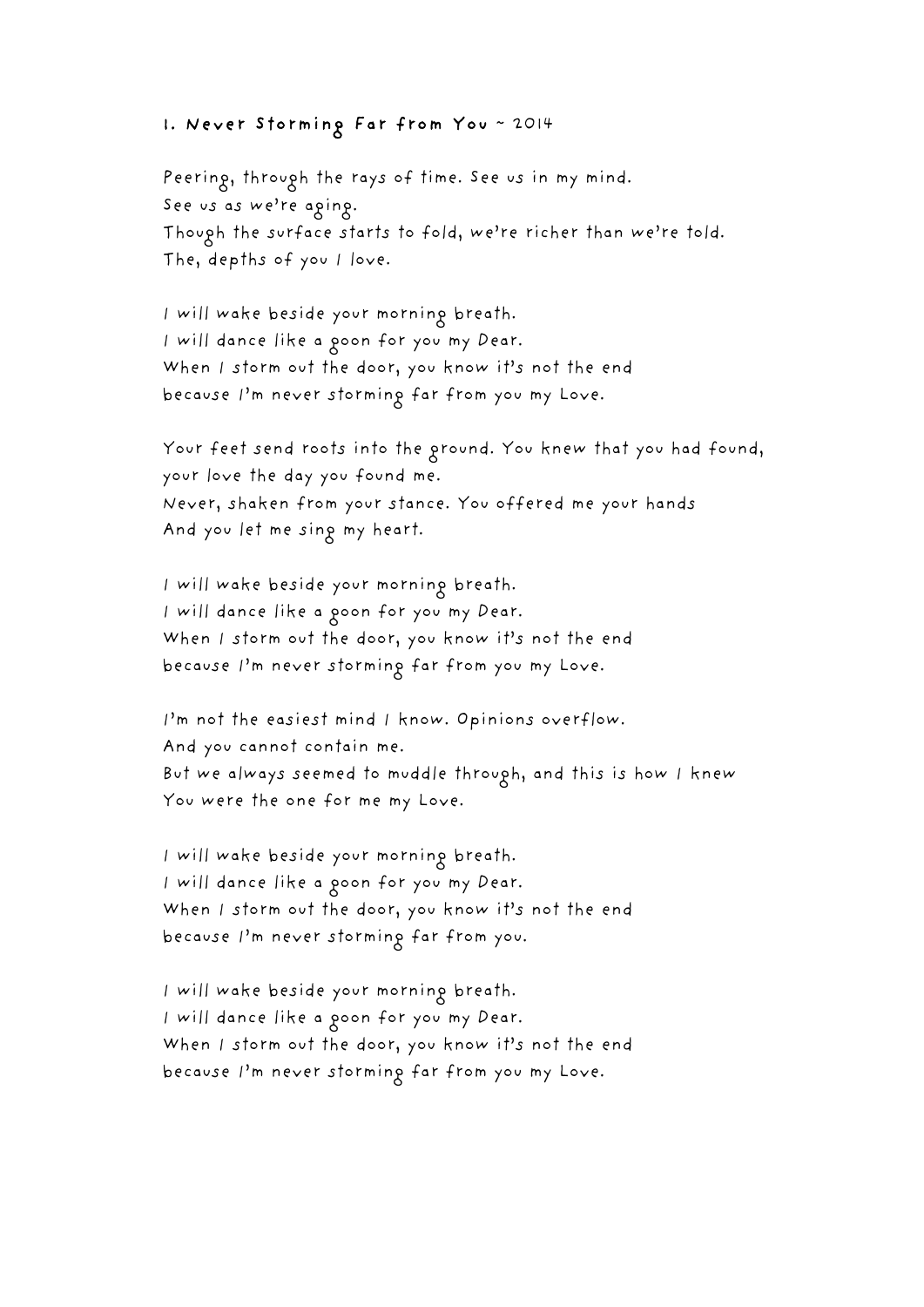### 2. Butterfly  $\sim$  2003

Today, I saw a butterfly play guitar A final gesture, before he passed away. Oh what a way for a butterfly to die.

He landed on the strings 'deydey'. Played two notes and then began to sing 'deydey'. Oh it's hard to believe, unless you've seen a butterfly playing guitar.

He asked, how he might give the most to his life, Wasn't sure if he heard the answer quite right So he decided to give life everything

He shouted from the depths of his lungs 'deydey' No-one heard, but he knew what he's done 'deydey' There were lessons to be learned, but men just turn towards their ends.

Today, I heard a man speak the fears of our hearts We are churning through time and space too fast. We all saw it clearly, then we all drove home in our cars.

He strikes the fatal chords 'deydey' Three key notes and hears the audience applaud 'deydey' He has nothing left to lose in these final moments, before he passes away.

Oh, he has nothing left to lose in these final moments Before he passes away.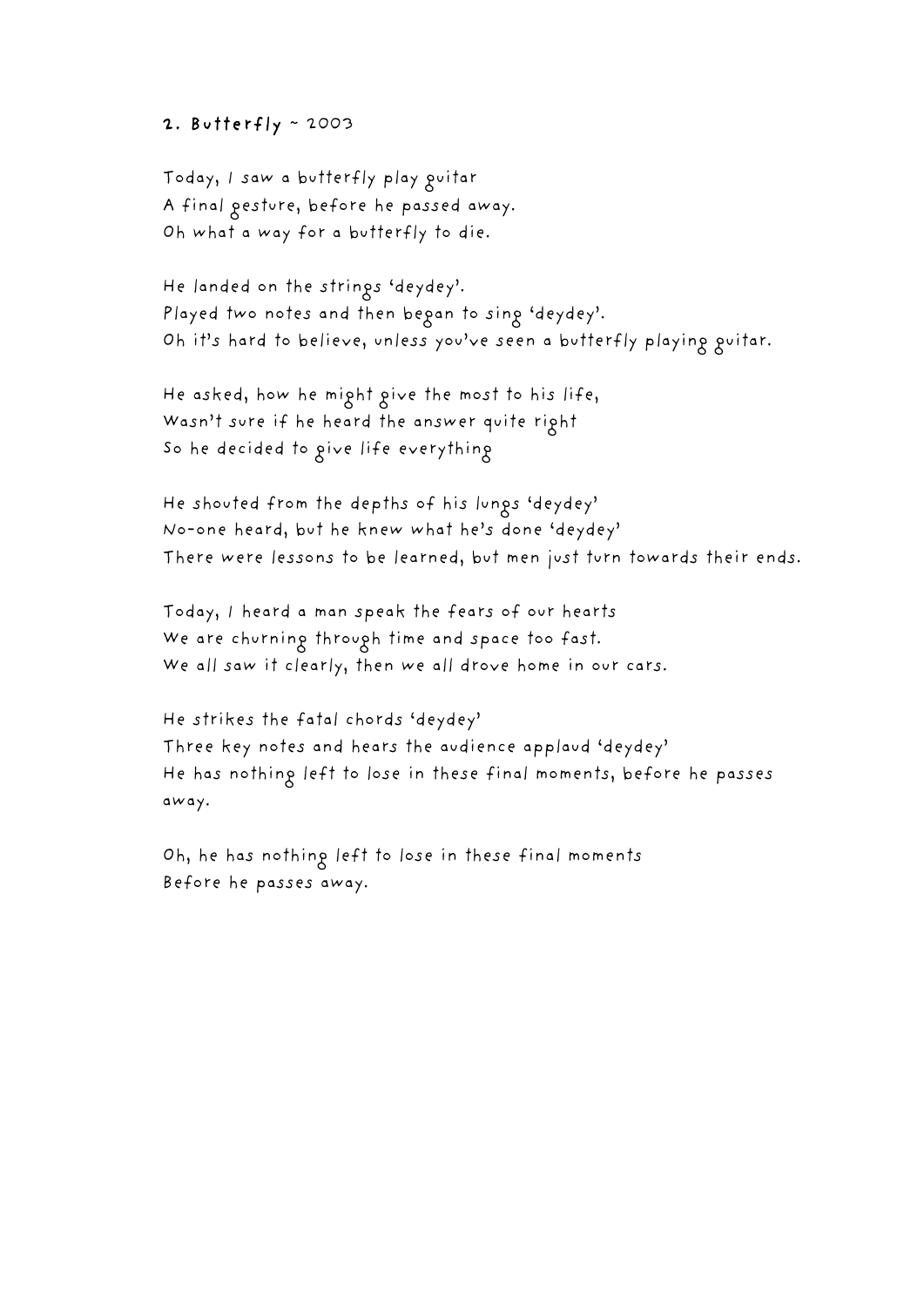# 3. Springboard ~ 2014

She can hear the train coming, train coming To carry you away from her She can feel the wind changing, wind changing Changing so the pressure hurts.

Now she feels the panic rising, panic rising Rising to the top of her heart Knowing you've got pain coming, pain coming Hoping it don't hit ya too hard

Some day you'll know How it feels to be a springboard. Catapult you off into the open air Hoping that you land okay.

Some day you'll know How it feels to be a springboard. Catapult you off into the open air Hoping that you land okay.

She can see your heart breaking, heart breaking Wishes she could mend it for you If you wanted to hear her stories, her stories She could tell you about a heartbreak too.

Some day you'll know How it feels to be a springboard. Catapult you off into the open air Hoping that you land okay.

Some day you'll know How it feels to be a springboard. Catapult you off into the open air Hoping that you land okay.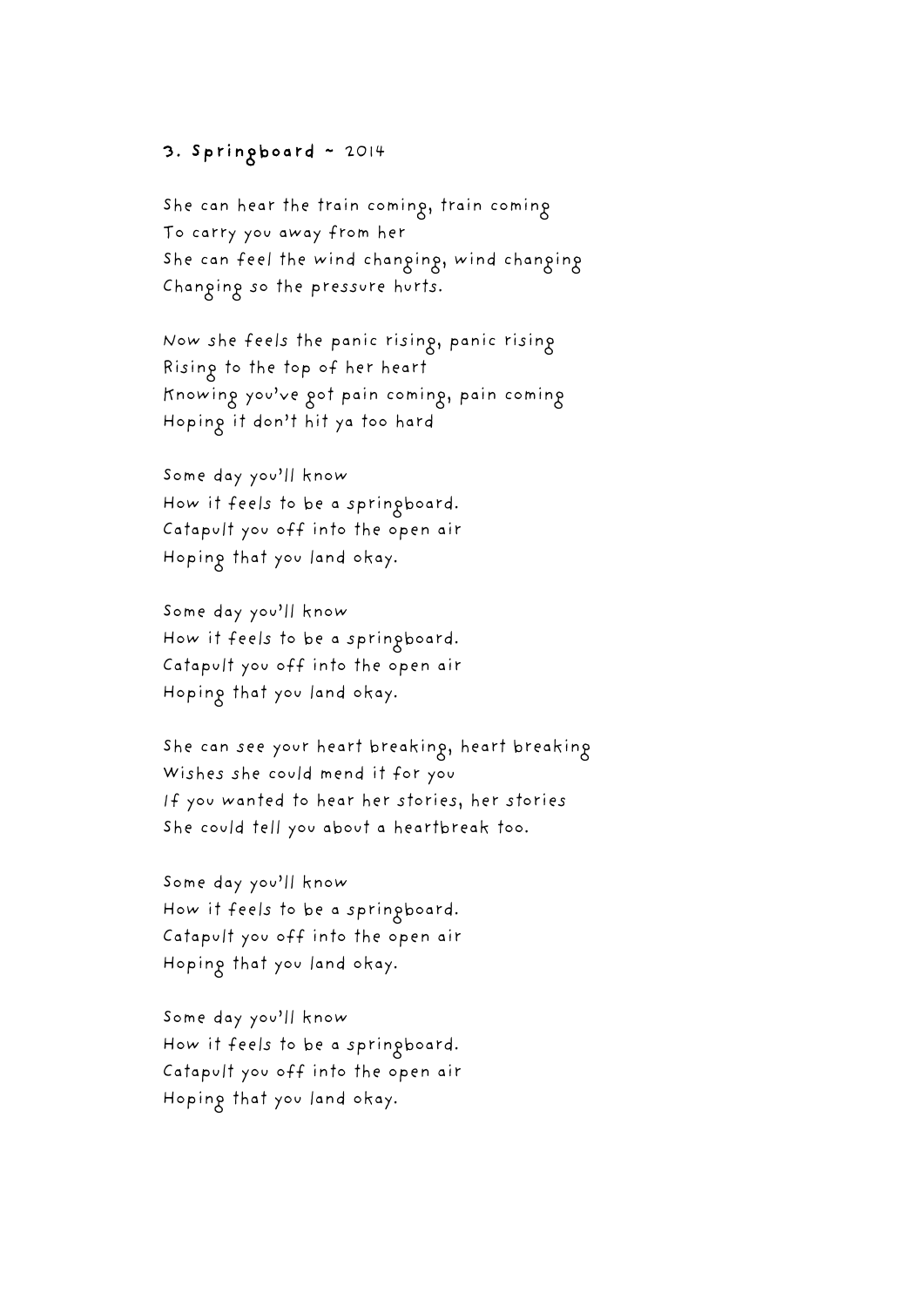#### 4. Time Keeper ~ 2014

I am not the Time Keeper's daughter I am not the Time Keeper's wife But I've got to give him credit for my gratification because together we have a good time. Together we, together we, together we have a good time

He's a good Time Keeper (Da da) A good-time Keeper (Da da) He's a Keeper coz he makes time good.

You will know it when you meet the Time Keeper He doesn't just watch time, he holds it in his hands. You'll see him mold it, solder it and weave it into music Coz he knows that time is beautiful like that. He knows that time, knows that time, knows that time is beautiful like that

He's a good Time Keeper (Da da) A good-time Keeper (Da da) He's a Keeper coz he makes time good.

So, play me some music Time Keeper And I will sing you a song. Let us see what we can weave from the time on our hands and we will show them how the good time's done. We'll show them how, show them how, show then how the good time's done

He's a good Time Keeper (Da da) A good-time Keeper (Da da) He's a Keeper coz he makes time good.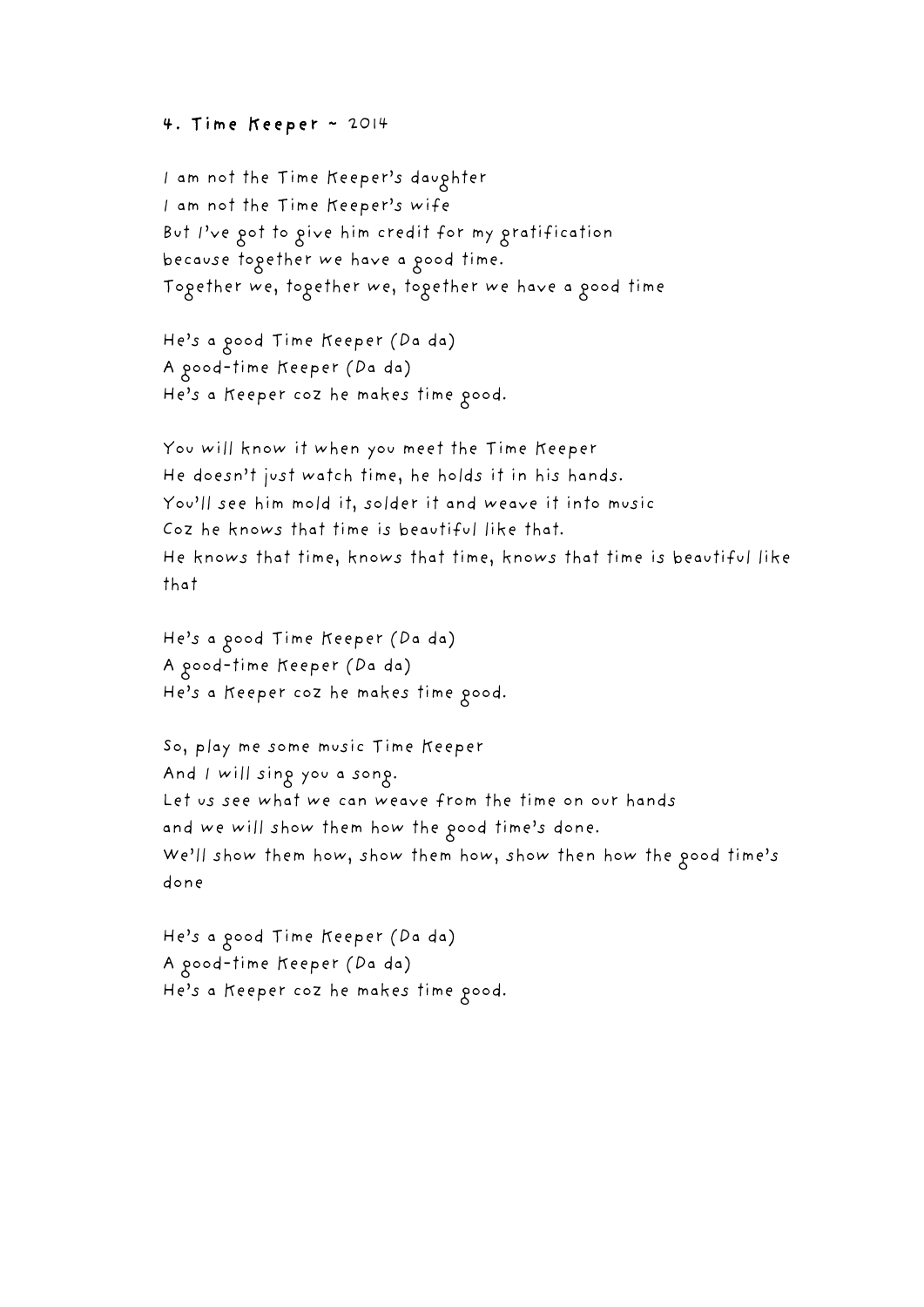#### 5. Rain ~ 2003

Rain, falling on empty hearts Falling on the same, empty eyes and empty hearts. When will we learn from the turns, of out father and fathers before him? When will we learn from the words, of our mother and mothers before her?

Rain, falling through open hands. Colour of the sun, setting through a smoky haze. When will we hear the fears, of our children and children to follow them? Be aware that the lines, between nation and nation are hollow inventions?

Outside there is screaming. No-one hears. Wrapped up in our dreaming. No-one cares. Rain just washes off the feather, no contact whatsoever With a soul that lies beneath. We're beautifully protected, wholly unaffected by the weapons we release

Feel the energy, feel the energy Rising up to our mother, her dynasty See all our faces like threads on a tapestry Of jurisdiction, no fiction, its real. We are here in the moment, together, no fear. So feel the energy, feel the energy. Send it out to all powerful hypocrites Who lie and cheat and throw stones at the innocent. Blood raining down through their open fingers In the name of redemption, in the name of the score In the name of money, in the name of war.

When will we hear, the fears, of our children and children to follow them? Be aware, that the lines, between nation and nation are hollow inventions? Oooh, turn your face to the rain.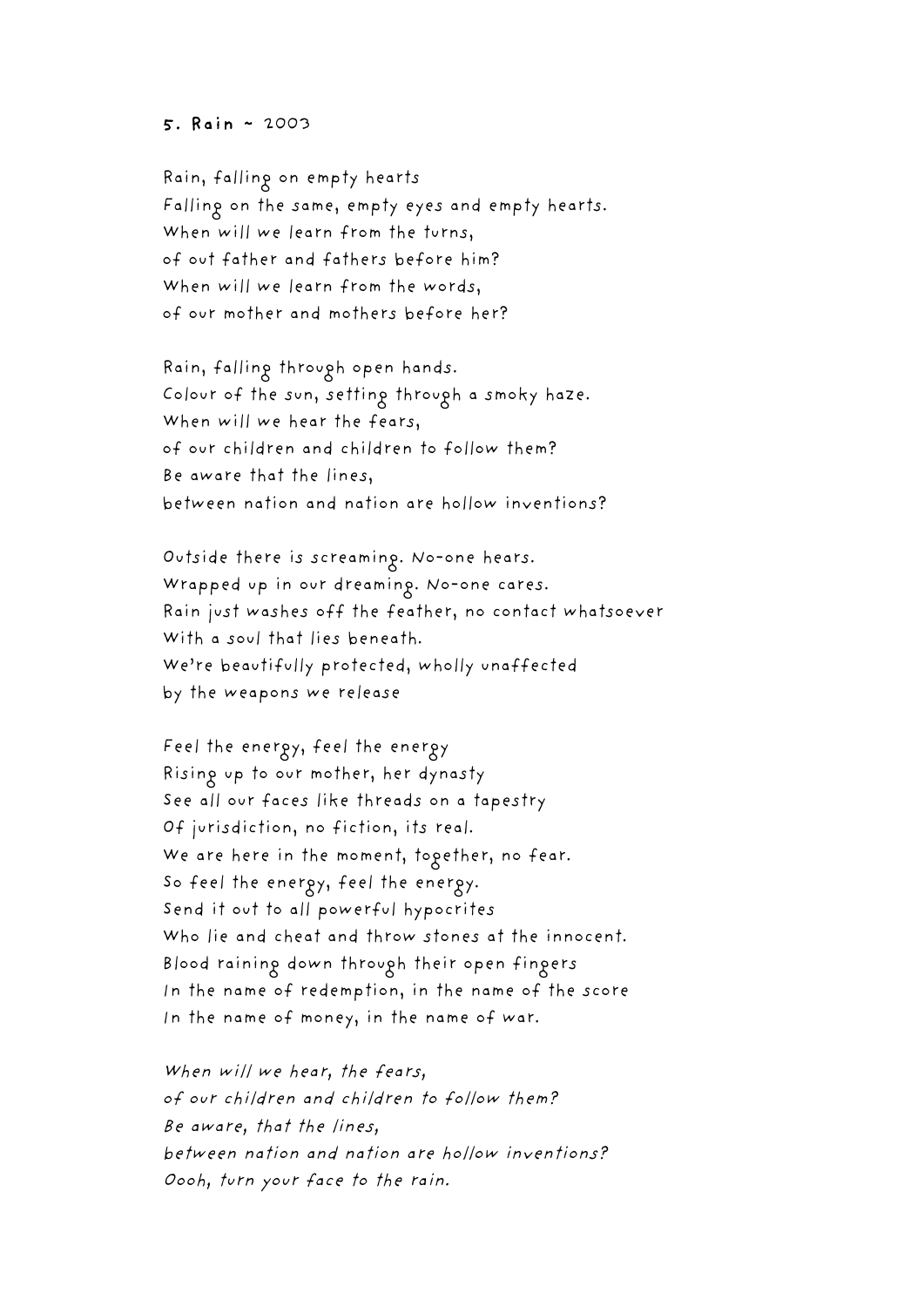# 6. Learning to fly – 2012

Smooth Lines gliding high over the waves You try to pull me down into the water. But I am learning to fly

I won't flounder in the water for, I won't drown in the water for you. Coz Baby I think it's time for us to go our own ways. I'm gonna fly the smooth lines, while you ride the crashing waves.

Hard lines drawn in the sand before me I can only pretend their not there for so long. You keep leaving your debris at the high tide line.

I won't flounder in the water for, I won't drown in the water for you. Coz Baby I think it's time for us to go our own ways. I'm gonna fly the smooth lines, while you ride the crashing waves.

Serotonin snatched away before I could drink it Had a thirst to quench, but I missed my lips because I thought I was you. We both need a bit of space so we can breathe.

I won't flounder in the water for, I won't drown in the water for you. Coz Baby I think it's time for us to go our own ways. I'm gonna fly the smooth lines, while you ride the crashing waves.

Baby I think it's time for us to go our own ways. I'm gonna fly the smooth lines, while you ride the crashing waves.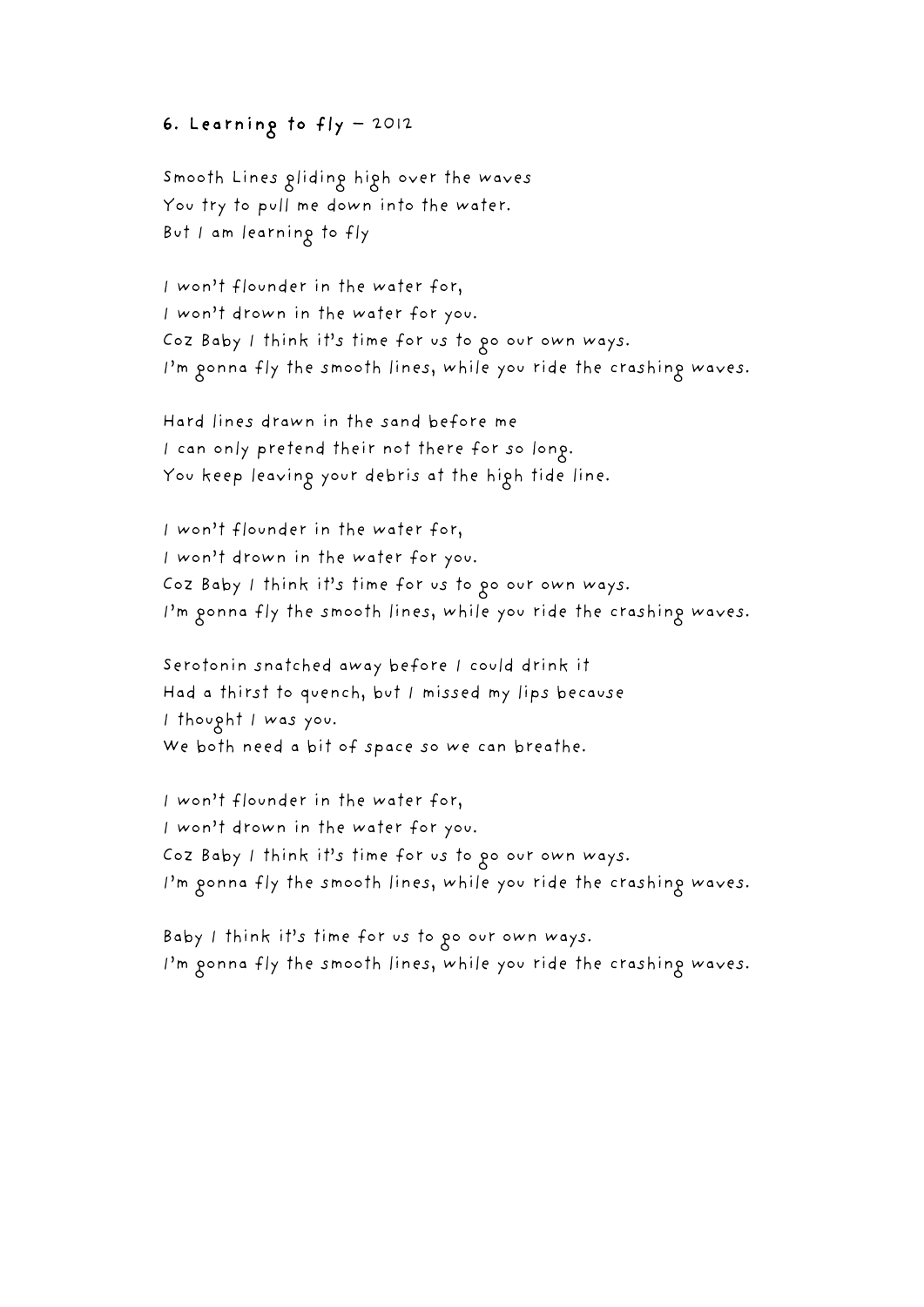### 7. Fool's Gold ~ 2012

Fool's Gold, worthless I'm told But easy to revel in the shimmer When time was on our side. It's hard to trust a design that crushes money to dust. We're chasing inflation just to try to get by.

So call me a fool, but I still love the shimmer of fool's gold at the side of the river. Call me simple, but I still love simple things.

Country girl, born of the river Pockets always full of beautiful treasures. Didn't have much money, but time was on our side

So call me a fool, but I still love the shimmer of fool's gold at the side of the river. Call me simple, but I still love simple things.

Cruel economy, upward charity. Robbing from the poor to give to the rich. We hold the key yet we open the door to this.

So call me a fool, but I still love the shimmer of fool's gold at the side of the river. Call me simple, but I still love simple things.

Instrumental….

So call me a fool, but I still love the shimmer of fool's gold at the side of the river. Call me simple, but I still love simple things. I still love simple things. I still love simple things.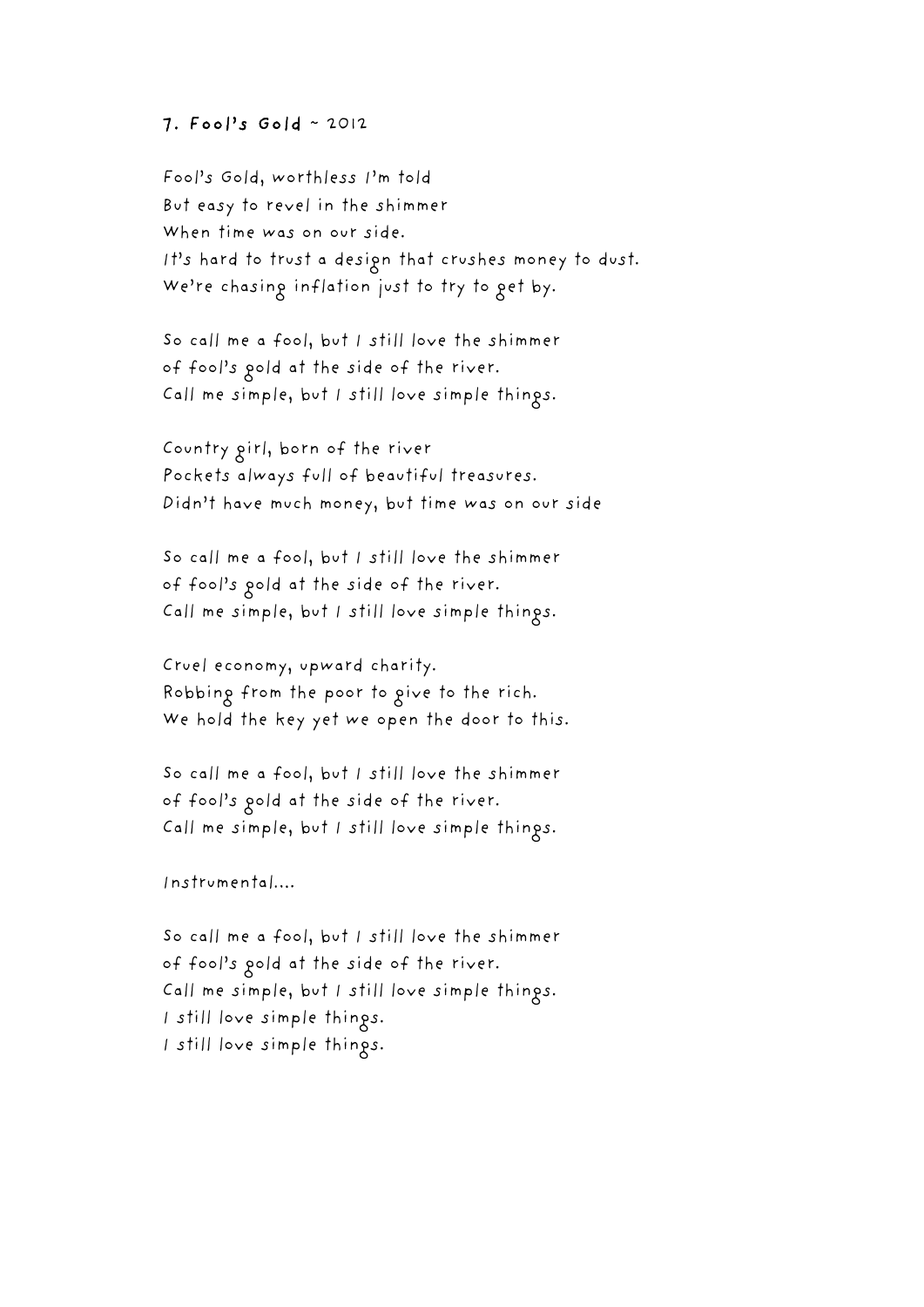#### 8. Her Lover ~ 2014

In the early morning, she encountered her lover He said he'd been waiting so long for her to open her eyes The way he caresses her skin, She can tell he's encountered others. But for her it was he first time she had felt alive

A story repeated, a thousand times over Early to bed and early to rise She would be healthy and wise But what he awakened in her Was quite unexpected A sensual presence of her body and mind

She chose howling wolves to justify the darkness Now she's listening for the bellbird as he summons the light In the stillness of this hour when everything changes The eyes of her lover shine bright The eyes of her lover shine bright In the early morning

Now there is no shame, no need for repentance. No secrets are held, no wounds have been dealt, all of her values upheld. Her passion awakened She knew she was taken The day she encountered her lover at dawn

She chose howling wolves to justify the darkness Now she's listening for the bellbird as he summons the light In the stillness of this hour when everything changes The eyes of her lover shine bright The eyes of her lover shine bright In the early morning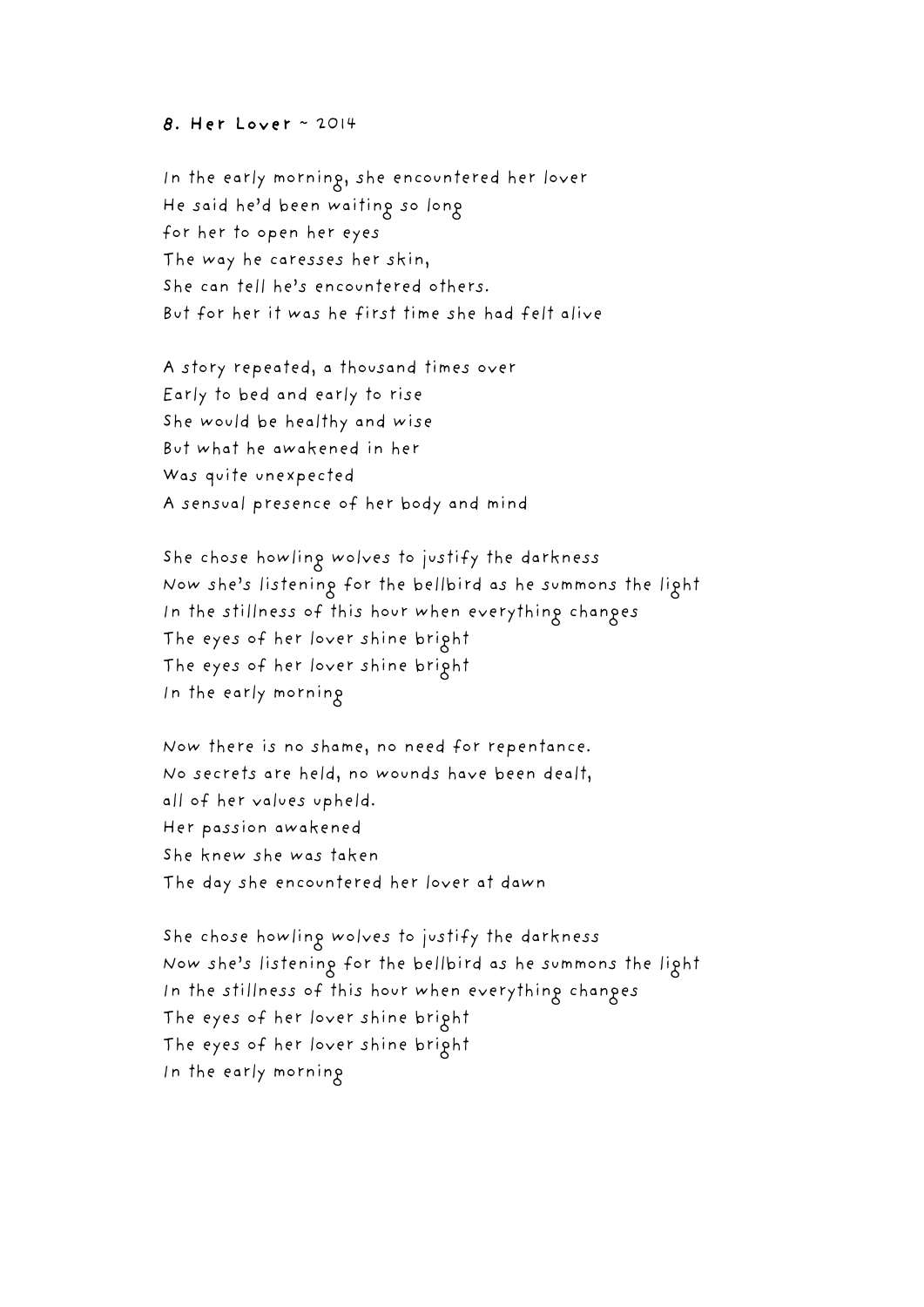#### 9. Naked Trees ~ 2002

Snow lying outside, melting lazily in the drifting rain You left just in time, to escape this cold So penetrating

Leaves beneath naked trees, Slowly decaying, Sustain the next time Here I am standing naked in the breeze Without the shelter of your leaves But I'll be stronger next time

We spent so much time apart, But I think that this time we know each other a little better We have always shared, a bond unbreakable but I think that this time we we're stronger

Leaves beneath naked trees, Slowly decaying, Sustain the next time Here I am standing naked in the breeze Without the shelter of your leaves But I'll be stronger next time

Cold shines through my window, numbing my fingers down to barely functioning movement. Spent the last two years running away from these impending winters And now it's your turn again.

Leaves beneath naked trees, slowly decaying, Sustain the next time Here I am standing naked in the breeze Without the shelter of your leaves But I'll be stronger next time

I'll be stronger next time. I'll be stronger next time.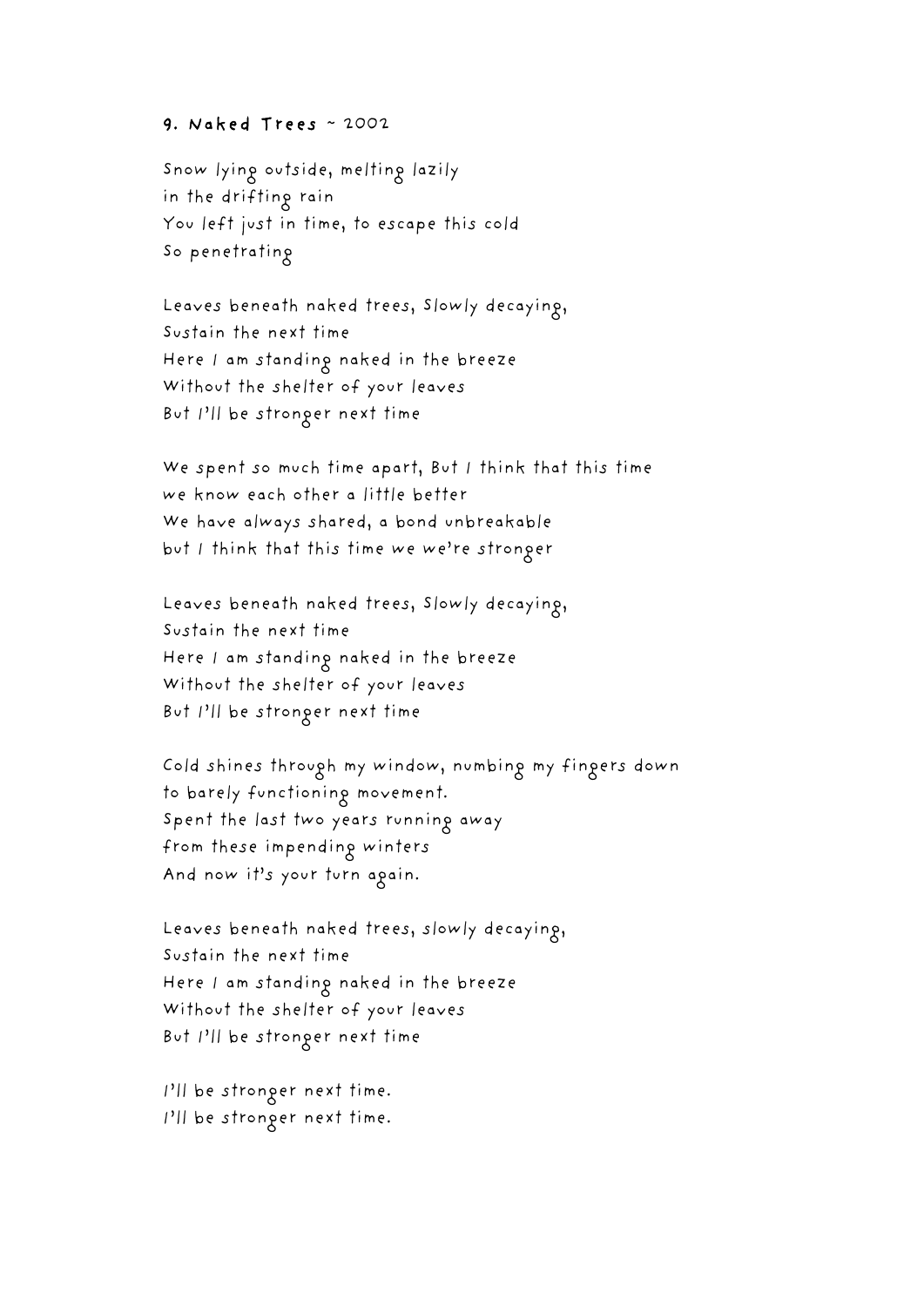### 10. Seven Years Later ~ 2011

You walked into my life Asked me to settle down Only twenty one, I was still trying to run around But you seduced me with your calm and your ease. Reduced me to a lover on my knees

Badada Dum, Aah-mmmm. Oh. Badada Dum, Aah-mmmm. Oh.

Now seven years later I am fused to you in bone Kissed me so intensely I am buried in your arms And my belly swells for the second time. Bones that fuse us are the bones of our child

Badada Dum, Aah-mmmm. Oh. Badada Dum, Aah-mmmm. Oh.

Your hands feel course as they trace my lines Earth baked skin and hazy eyes My body rises to your touch. The passing years intensify us

Aah-ooh. Ooh. Badada Dum, Oh. Aah-mmmm.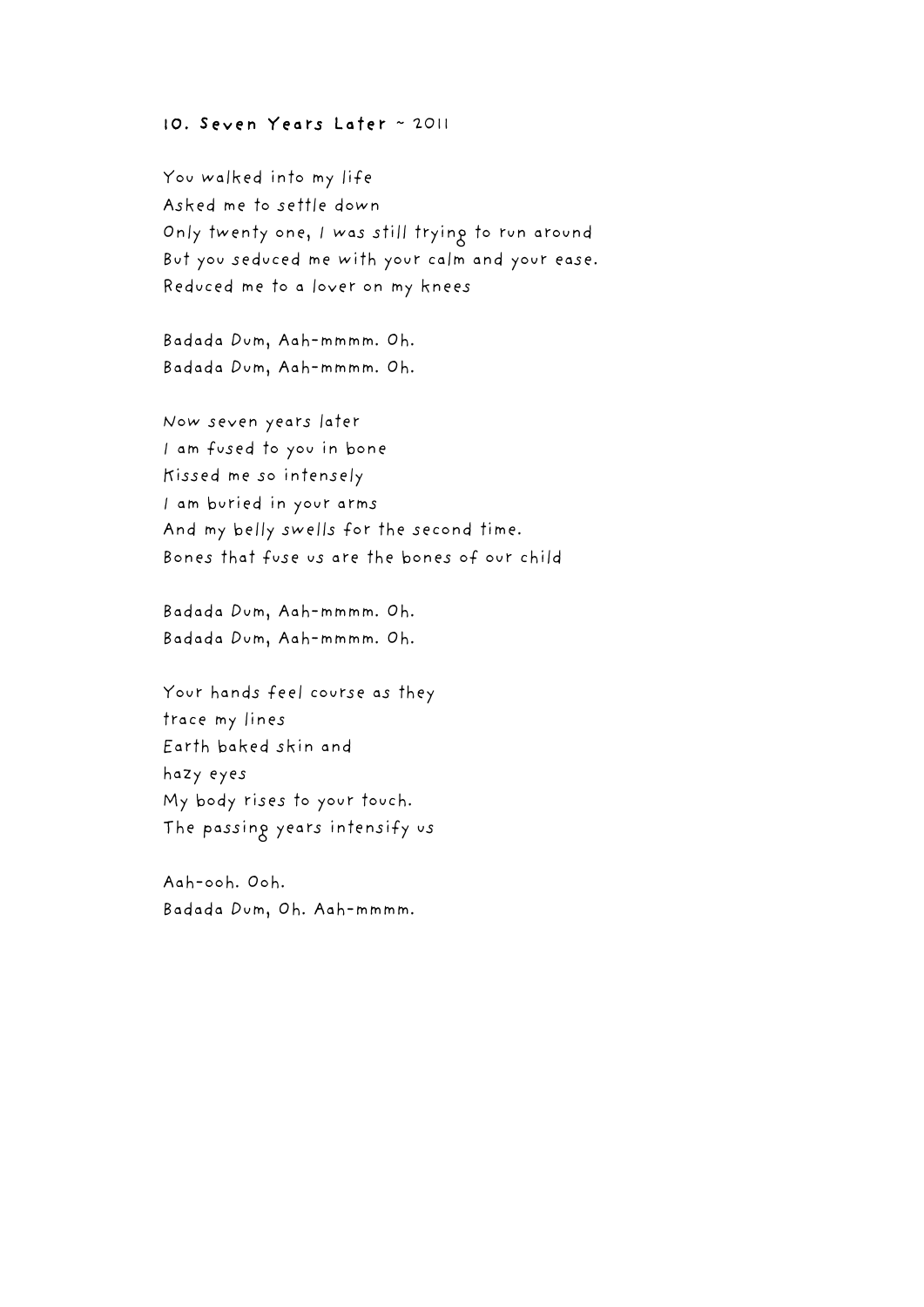#### 11. Born to Mother You ~ 2011

No way to convey to you, how you leave me wide open to grief and the loss of you. I am a vessel that is filled with you

As your fragile bones, are carried up the highway laughing I long to call you home from images of cars colliding

Is it strength or is it weakness that renders me incomplete without shaping all I am around the form of you? For I was born to mother you Nothing else feels absolutely true but to wrap my arms around you and to love you.

No way to explain to you, how you fill me up with rage Yet how there is nothing about you, that I would ever want to change

Is it strength or is it weakness that renders me incomplete without shaping all I am around the form of you? For I was born to mother you Nothing else feels absolutely true but to wrap my arms around you and to love you.

As your fragile frame, collapses on the pillow sleeping All my tension melts away. Nothing in the world but your breathing.

Is it strength or is it weakness that renders me incomplete without shaping all I am around the form of you? For I was born to mother you Nothing else feels absolutely true but to wrap my arms around you and to love you.

I was born to mother you. Ooh I was born to mother you. Ooh I was born to mother you. Ooh